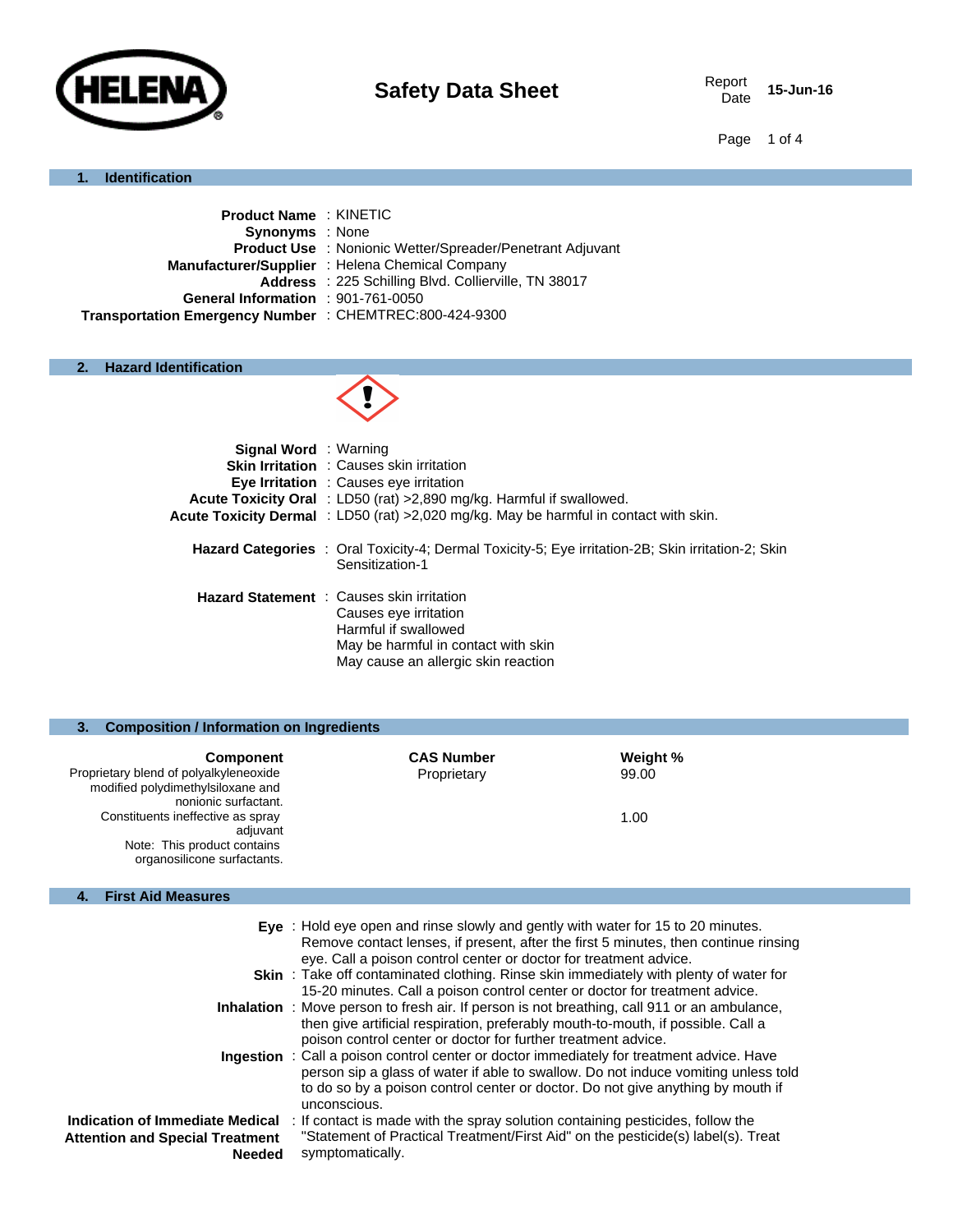

Date **15-Jun-16**

Page 2 of 4

### **5. Fire Fighting Measures**

| <b>Specific Hazards Arising from the : None noted.</b><br><b>Chemical</b> | <b>Extinguishing Media</b> : Use alcohol type or universal type foam extinguishing agents for large fires.<br>Use carbon dioxide or dry chemical extinguishers for small fires.<br><b>Special Fire Fight Proc</b> : Use self-contained breathing apparatus and full protective equipment. Avoid<br>breathing fumes. Avoid spraying a solid stream of water or foam directly into a<br>pool of hot, burning liquid as this may cause frothing. |
|---------------------------------------------------------------------------|-----------------------------------------------------------------------------------------------------------------------------------------------------------------------------------------------------------------------------------------------------------------------------------------------------------------------------------------------------------------------------------------------------------------------------------------------|
| <b>Accidental Release Measures</b><br>6.                                  |                                                                                                                                                                                                                                                                                                                                                                                                                                               |
| <b>Personal Precautions</b><br><b>Protective Equipment</b>                | : Keep unprotected and unnecessary personnel out of area.<br>: Splashproof goggles, impervious (PVC-coated) gloves, protective apron and<br>footwear. Emergency shower and eyewash station should be available.                                                                                                                                                                                                                               |
| <b>Emergency Procedures</b><br><b>Methods and Materials for</b>           | : Isolate spill area. Do not contaminate water supplies, lakes, streams, ponds or<br>drains with this material or wash water from cleaning containers or equipment.<br>: Cover spilled product with an inert absorbent, such as clay, sand or sawdust.                                                                                                                                                                                        |

| <b>Handling and Storage</b><br>7. |                                                                                                                                                                                                                                                                           |
|-----------------------------------|---------------------------------------------------------------------------------------------------------------------------------------------------------------------------------------------------------------------------------------------------------------------------|
|                                   | <b>Precautions for Safe Handling</b> : Keep locked up and out of reach of children. Do not contaminate water, food or<br>feed by storage, handling or disposal. Keep container tightly closed. Do not<br>allow water to be introduced into the contents of the container. |
|                                   | Conditions for Safe Storage : Store in original container only. Do not store near heat or open flame. Do not<br>store with oxidizing agents or ammonium nitrate.                                                                                                          |

### **8. Exposure Controls / Personal Protection**

|  | <b>TLV/PEL</b> : Not established                                                                                 |
|--|------------------------------------------------------------------------------------------------------------------|
|  | Appropriate Engineering Controls : General (mechanical) room ventilation is expected to be satisfactory.         |
|  | <b>Personal Protective Equipment</b> : Splashproof goggles, impervious (PVC-coated) gloves, protective apron and |
|  | footwear. Emergency shower and eyewash station should be available.                                              |

# **9. Physical and Chemical Properties**

|                                                                | <b>Odor/Appearance</b> : Clear, water white liquid with surfactant odor. |
|----------------------------------------------------------------|--------------------------------------------------------------------------|
|                                                                | <b>Flash Point, <math>{}^0F</math></b> : >240 Degrees F.                 |
|                                                                | Boiling Point, <sup>o</sup> F : >150 Degrees F.                          |
| Melting Point(Freezing point), <sup>o</sup> C : <35 Degrees F. |                                                                          |
| Vapor Pressure, mm Hg $@$ 20 °C : <1 mm/Hg                     |                                                                          |
| Vapor Density : >1                                             |                                                                          |
| <b>Solubility in Water : Dispersible</b>                       |                                                                          |
|                                                                | <b>Molecular Formula</b> : Not applicable, formulated mixture.           |
| Density, g/mL @ 25 °C : 1.01-1.04                              |                                                                          |
| Evaporation Rate(Butyl Acetate = $\div$ <1                     |                                                                          |
| 1)                                                             |                                                                          |
| <b>Octanol/Water Partition : No information found</b>          |                                                                          |
| <b>Coefficient</b>                                             |                                                                          |
|                                                                | pH : No information found                                                |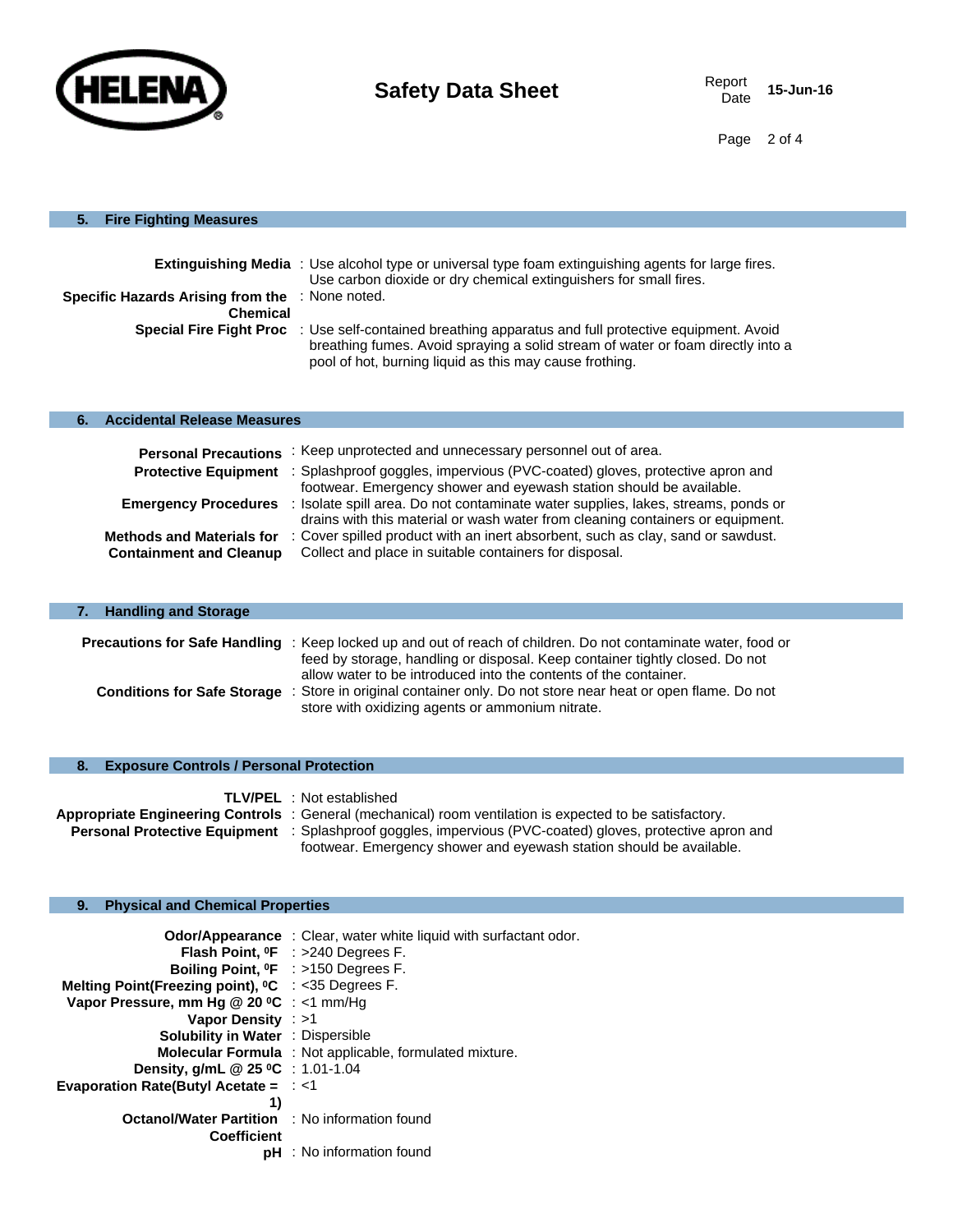

Page 3 of 4

| <b>Flammable Limits (approximate</b> : Not determined   |  |  |
|---------------------------------------------------------|--|--|
| volume % in air)                                        |  |  |
| <b>Auto-ignition Temperature</b> : Not determined       |  |  |
| <b>Decomposition temperature</b> : No information found |  |  |

#### **10. Stability and Reactivity**

|                                                  | <b>Reactivity</b> : No information found                                                               |
|--------------------------------------------------|--------------------------------------------------------------------------------------------------------|
| <b>Chemical Stability : Stable</b>               |                                                                                                        |
|                                                  | Hazardous Decomposition : May produce carbon dioxide, carbon monoxide and oxides of silicon under fire |
|                                                  | <b>Products</b> conditions.                                                                            |
| <b>Hazardous Polymerization</b> : Will not occur |                                                                                                        |
| <b>Conditions to Avoid</b> : None known          |                                                                                                        |
| <b>Incompatible Materials</b> : None noted.      |                                                                                                        |

#### **11. Toxicological Information**

|                                                           | Acute Toxicity (Oral LD50) : >2,890 mg/kg (rat). Harmful if swallowed.                            |
|-----------------------------------------------------------|---------------------------------------------------------------------------------------------------|
|                                                           | Acute Toxicity (Dermal LD50) : >2,020 mg/kg (rat). May be harmful in contact with skin.           |
|                                                           | Acute Toxicity Inhalation LC50 : Not classified as hazardous under 29 CFR 1910.1200 (2012).       |
| <b>Likely Routes of Exposure</b> : Skin, eyes, inhalation |                                                                                                   |
|                                                           | <b>Skin Irritation</b> : Causes skin irritation.                                                  |
|                                                           | Eye Irritation : Causes eye irritation.                                                           |
|                                                           | Skin Sensitization : May cause an allergic skin reaction. (per California Department of Pesticide |
|                                                           | Registration)                                                                                     |
|                                                           | <b>Carcinogenic</b> : Not listed by IARC, NTP or OSHA.                                            |
|                                                           | <b>Chronic Effects</b> : No information found                                                     |
|                                                           | Other Hazards : No information found                                                              |

### **12. Ecological Information**

|                                                         | <b>Ecotoxicity</b> : No information found      |
|---------------------------------------------------------|------------------------------------------------|
| Persistence and Degradability : No information found    |                                                |
| <b>Bioaccumulative Potential</b> : No information found |                                                |
|                                                         | <b>Mobility in Soil</b> : No information found |
| <b>Other Adverse Effects</b> : No information found     |                                                |

### **13. Disposal Considerations**

**Waste Disposal Method** : This material must be disposed of according to Federal, State or Local procedures under the Resource Conservation and Recovery Act.

### **14. Transport Information**

|                                                     | UN Proper Shipping Name: Not regulated by DOT, IATA or IMDG. |
|-----------------------------------------------------|--------------------------------------------------------------|
| Transport Hazard Class: None                        |                                                              |
| <b>UN Identification Number : None</b>              |                                                              |
| <b>Packaging Group</b> : None                       |                                                              |
| <b>Environmental Hazards</b> : No information found |                                                              |
|                                                     | <b>Transport in Bulk</b> : No information found              |